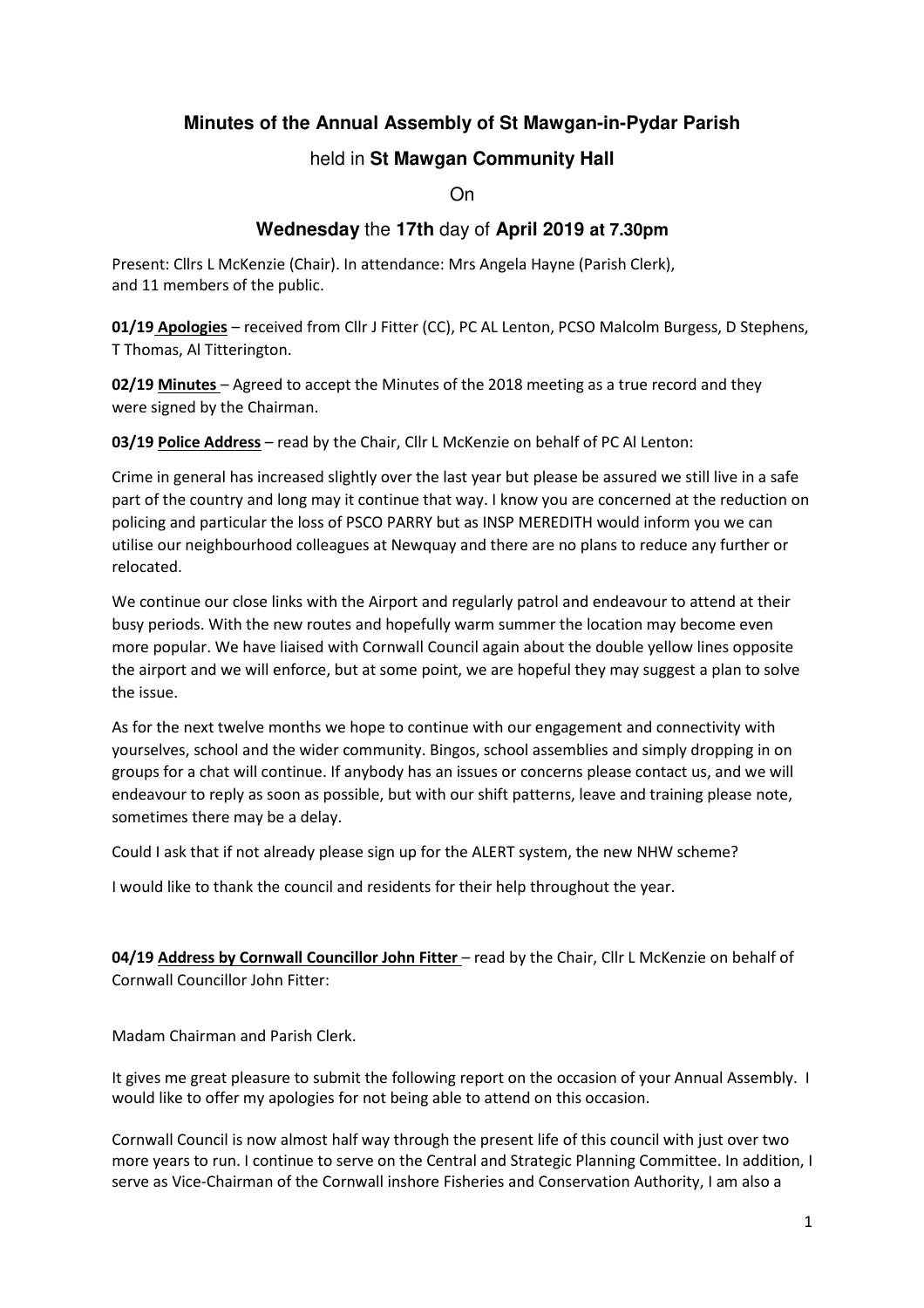member of the Licensing Act sub- committee along with being a member of the Education Transport appeals panel, street Trading Sub-committee and Cornwall Airport Consultative Forum. I serve as a non-Executive director on the Cornwall Airport Newquay Board where I seek to reflect comments and views from the residents who I represent.

As always, I remain ready to help and assist any resident with any problem that they feel I can help with, I certainly am not always successful, but am always prepared to listen and try to get that issue or problem resolved, but do feel sometimes it is one step forward and two steps back, but try and get resolution in the end.

Sincerely, it has been a pleasure in representing the residents of St Mawgan Parish for the last 10 years, and I look forward to the next two years with equal pleasure. I will continue to address issues and concerns that are brought to my attention by the Parish Council, and will take note of their views on planning applications and support such view when they are supported by sound planning reasons and in line with the Cornwall Local Plan and the National Planning Policy Framework. And as an when the Parish do get a Neighbourhood Parish Plan in place that, has been approved by the residents of the Parish by referendum, I do feel that the Parish Council will be better placed to succeed in some of the objections they have had to planning applications, which have been approved thus far.

I will continue to attend the Parish Council monthly meetings, time and other duties permitting and I thank you madam Chairman for permitting me to give a report at such meetings and take questions.

#### **05/19 Chair's Report 2018-19**

The Chair read the following report:

The PC has maintained the same composition over the past 12 months – thank you to all the Councillors for their contributions during the year. William Corbett for leading the planning group and all the work he does preparing responses to planning applications and representing the PC at Planning Committees; Gwen Jennings for continuing to represent the PC on the Airport Consultation Forum, Deborah Carter and Terry Thomas for their work getting new footpath signs for the Trenance area.

I'd especially like to thank **Angela Hayne** our Parish Clerk, who has continued to fill the role admirably, making sure everything runs smoothly, preparing all the necessary paperwork efficiently and cheerfully. I commented last year that the role of Parish Clerk is a complex and demanding one, which is ever expanding and that has continued to be the case this year, so again we really appreciate all that Angela does.

I'd also like to thank our County Councillor, John Fitter, for his efforts on behalf of the parishioners during the year, which have addressed parking issues, footpaths as well as planning matters.

On behalf of the Parish Council I would also like to thank all the contractors employed by the council for their hard work for the Parish. I'm sure we all appreciate everything they do to maintain the Parish for the benefit of all of us:

**Mike Farmer** who cleans the beach, empties the bins and generally keeps everything looking good for everyone who uses the beach.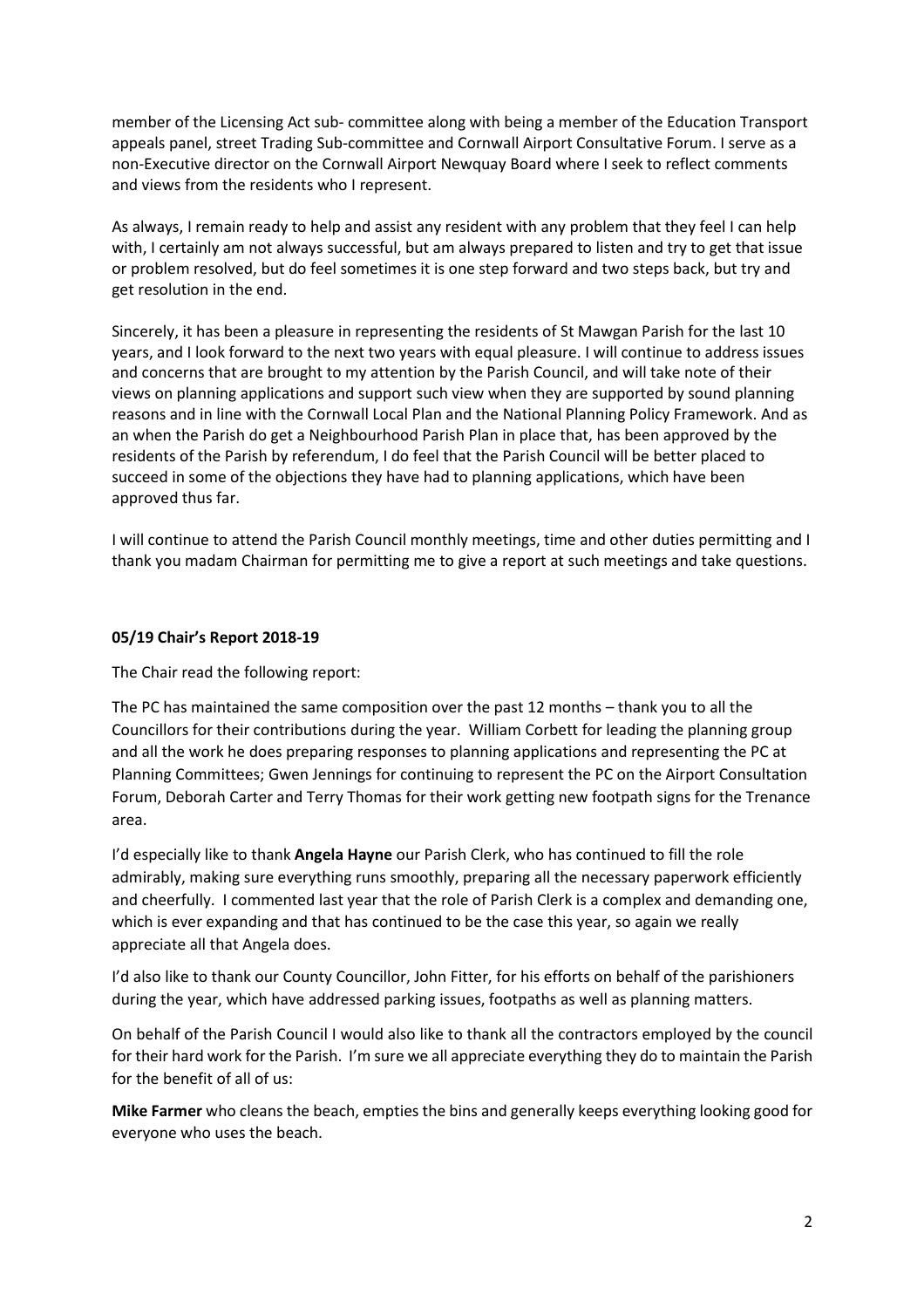**Simon Plant** our maintenance contractor, who maintains the village amenities – the playing field, churchyard and burial ground, as well as cutting the footpaths.

**Andrew Prowse** who cleans the toilets in St Mawgan, as well as adding the flower boxes. I'd like to thank everyone else involved for their continued support to keep the toilets open.

**David Vickery** who cleans the parish bus shelters.

and thanks also to **Mrs Bruster** who cleans the fountain outside the almshouses.

So, what has happened during the past year?

There have been 12 meetings since the Annual Assembly last year and one councillor has again had 100% attendance **William Corbett.** For the record the attendance figures for individual Councillors are as follows:

| Cllr Beryl Cawley $-7$ | Cllr Deborah Carter - 10  |
|------------------------|---------------------------|
|                        | Cllr Richard Cawley - 4   |
| Cllr Sarah Karkeek-8   | Cllr William Corbett - 12 |
| Cllr Liz McKenzie - 11 | Cllr Gwen Jennings $-10$  |
| Cllr Terry Thomas - 5  | Cllr Sue Jones - 11       |
| Cllr Clare Tyson - 10  | Cllr Steve Tavener - 6    |
| Cllr Chris Mann - 3    |                           |

Councillors have attended a variety of further meetings on behalf of the council during the year. Gwen represents the PC on the Airport Consultation Forum; Deborah and William recently attended a 'Meet the Planners' session; Deborah and I have also attended Community Network Meetings on behalf of the council.

The PC made a successful bid to **community network highways fund** for improvements to kerbside at Carloggas. Concerns had been expressed about the appearance of the area where cars were parking on the grass verge beside the bus stop. Our proposal was to replace the verge with hardstanding, as on the other side of the bus shelter, but Highways department policy is to retain grassed areas, so they will reinstate and add bollards to prevent parking.

**Planning applications** continue to form a major part of the council's work. The Parish Council had **73 planning applications** during the year, of which we supported or raised no objection to 39, and objected to 26, the remainder were applications for works to trees which we refer to the County Council Tree Officer. There were also several **Pre-applications** which require a response. I have already mentioned the work William does regarding planning and we are grateful for his extensive knowledge of planning matters.

The PC has continued to hold talks with Cornwall Community Land Trust for the provision of affordable housing within the parish and has recently run a Housing Needs Survey to gain an accurate picture of the current level of need.

The fence around the play area has been replaced. It was always the intention to replace the fence when the new playground was installed, and the old wooden fence had been repaired in several places there were also concerns about access to the river. There is now a new fence, installed by Mike Cawley, which completely encloses the play area, so it is secure.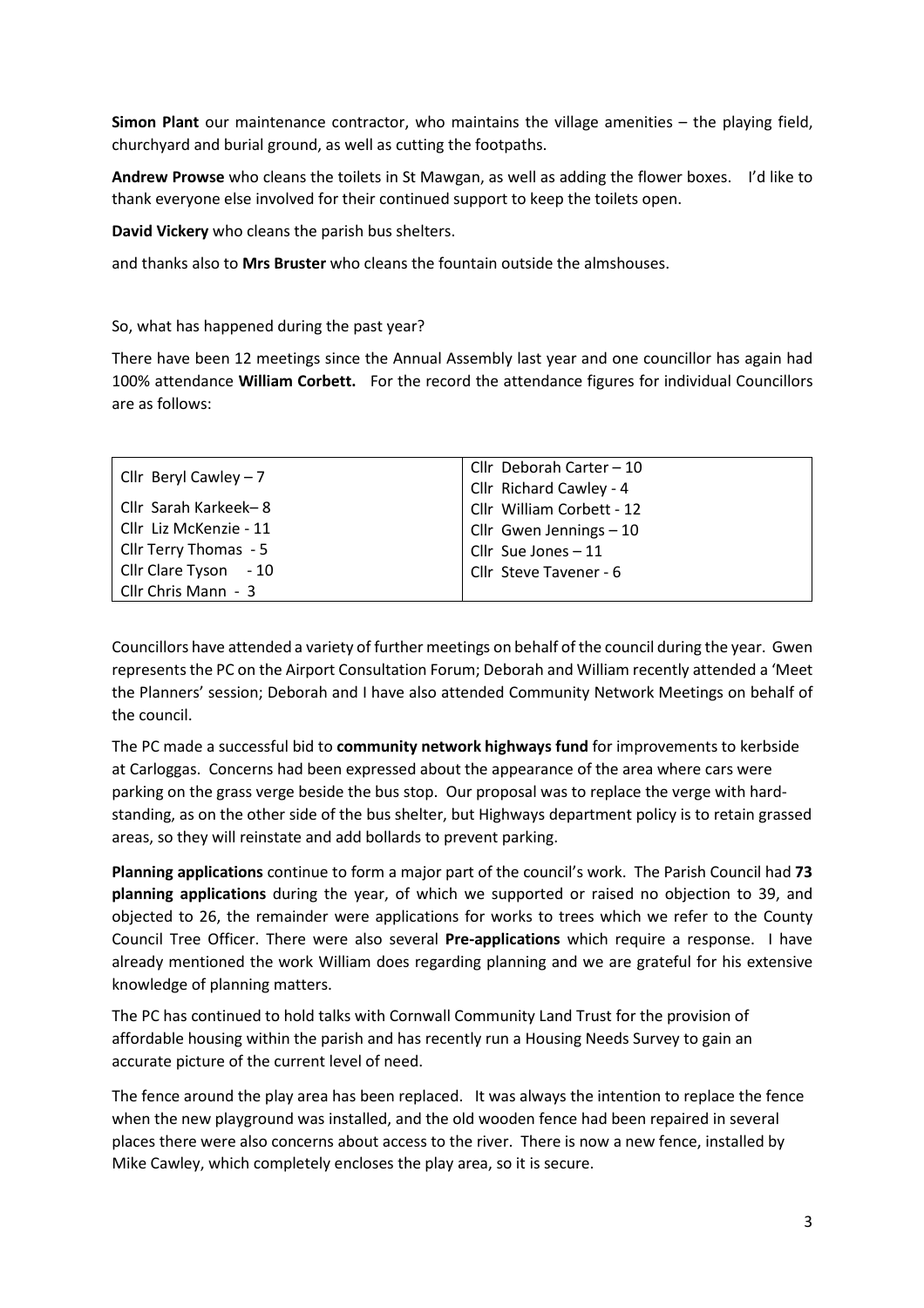We have also invested in new signs for the playing field, there have been reports of dogs being exercised on the field, so it is to be hoped clearer signage will prevent this. There are also new signs for the play area with the current clerk's phone number.

The PC has undertaken repairs to the disabled beach access and new footpath signs for Trenance were put in place in September, these are intended to showcase poems by children from the school.

The PC was also successful in a bid to the **Denzell Downs windfarm** 106 fund for a study of the beach and the movement of sand to explore options to protect the beach. Money from the fund was also awarded to Mawgan Porth Village Hall towards the ongoing programme of improvements to the hall and to St Mawgan school for IT equipment. This year's round of applications has just closed and there is a meeting later this month to decide on the allocation of funds.

### **06/19 – Parish Affairs in general:**

**1. Search and Rescue Helicopter Working Group** were represented and Mr Andy Ormshaw, Manager Air Traffic Services Cornwall Airport Newquay, provided a screen presentation highlighting performance figures and flight destinations from Cornwall Airport Newquay with double or treble movements in the Summer months forecast.

Questions followed and serious concerns were expressed regarding the noise from the 24hr Search and Rescue Helicopter heard particularly in the Carloggas area when the helicopter is re-winching post operation. Mr Ormshaw explained that one section of the runway has been cleaned and an application to the regulator has been submitted for an additional allowance of 33m from runway and it is hoped if granted, this should alleviate some of the noise concerns.

Mr Corbett highlighted complaints from Mawgan Porth residents who noticed that the training planes appear to bank tightly over properties and was concerned that routes were not being adhered to in order to maximise flight practice time. Mr Ormshaw could not confirm this was the case.

Increased training noise - residents asked if the training and flight schedules could be published. Mr Ormshaw said booking of training flights was usually last minute, with airline operators taking advantage of training pilots at short notice when weather is favourable. There was no training offered on Easter Bank Holidays.

It was noted that Cornwall Airport Newquay Consultative Forum continues to meet and represented by Cllr Gwen Jennings from St Mawgan-in-Pydar Parish Council.

Formal meetings between residents, parish councillors and management representative from Cornwall Airport Newquay and the elected Cornwall Councillor to cover all areas of concern such as noise are proposed.

It was suggested that Reports from Cornwall Airport Newquay Consultative Forum be published in the Dreckly magazine.